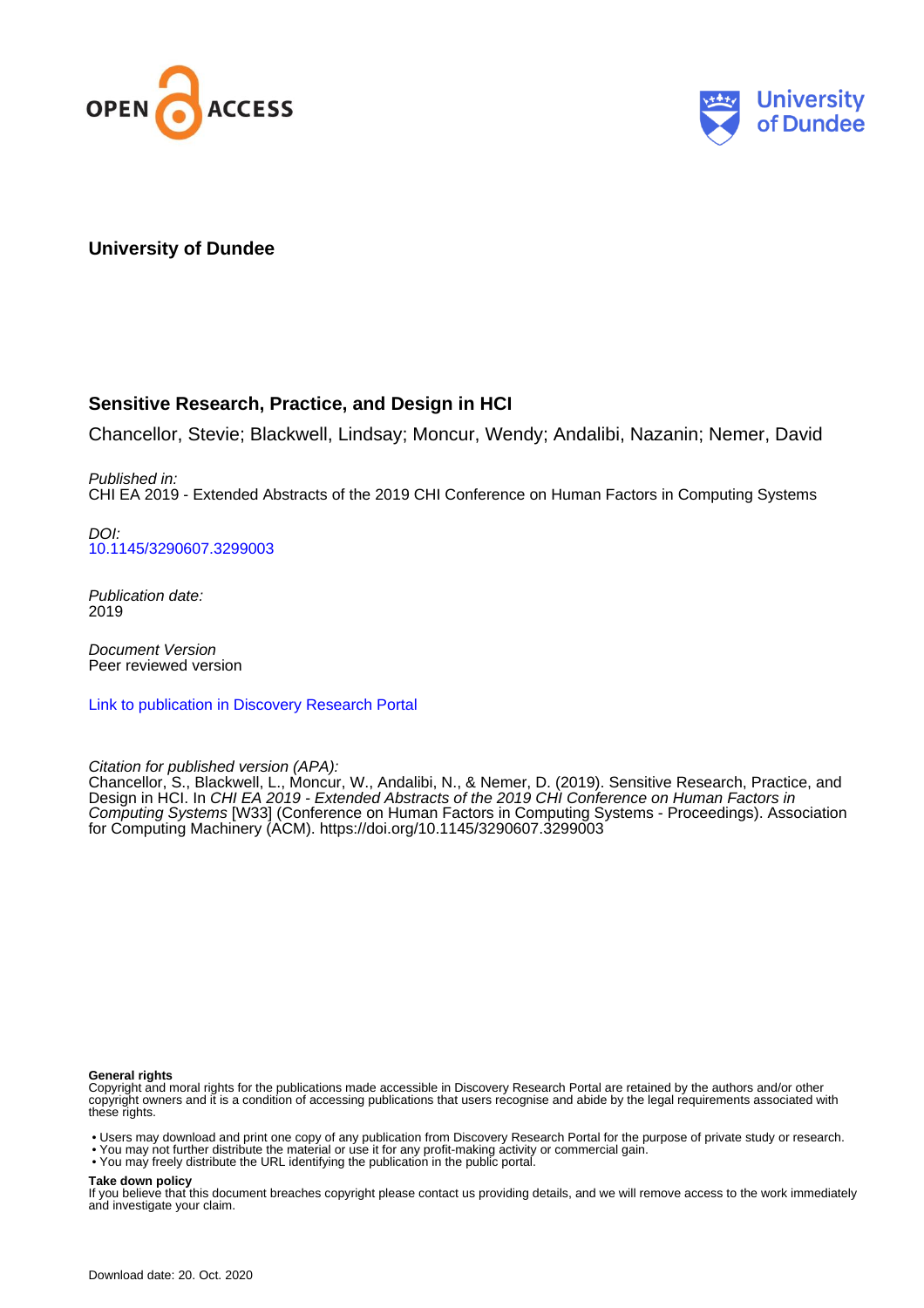# Sensitive Research, Practice, and Design in HCI

#### Stevie Chancellor

Georgia Tech Atlanta, GA, USA schancellor3@gatech.edu

## Lindsay Blackwell University of Michigan Ann Arbor, MI, USA

lblackw@umich.edu

#### Wendy Moncur

University of Dundee Dundee, UK wmoncur@dundee.ac.uk

# Nazanin Andalibi University of Michigan Ann Arbor, MI, USA andalibi@umich.edu

# David Nemer University of Kentucky Lexington, KY, USA David.nemer@uky.edu

#### ABSTRACT

New research areas in HCI examine complex and sensitive research areas, such as crisis, life transitions, and mental health. Further, research in complex topics such as harassment and graphic content can leave researchers vulnerable to emotional and physical harm. There is a need to bring researchers together to discuss challenges across sensitive research spaces and environments. We propose a workshop to explore the methodological, ethical, and emotional challenges of sensitive research in HCI. We will actively recruit from diverse research environments (industry, academia, government,

Permission to make digital or hard copies of part or all of this work for personal or classroom use is granted without fee provided that copies are not made or distributed for profit or commercial advantage and that copies bear this notice and the full citation on the first page. Copyrights for third-party components of this work must be honored. For all other uses, contact the owner/author(s).

CHI'19 Extended Abstracts, May 4–9, 2019, Glasgow, Scotland Uk © 2019 Copyright held by the owner/author(s).

ACM ISBN 978-1-4503-5971-9/19/05.

<https://doi.org/10.1145/3290607.3299003>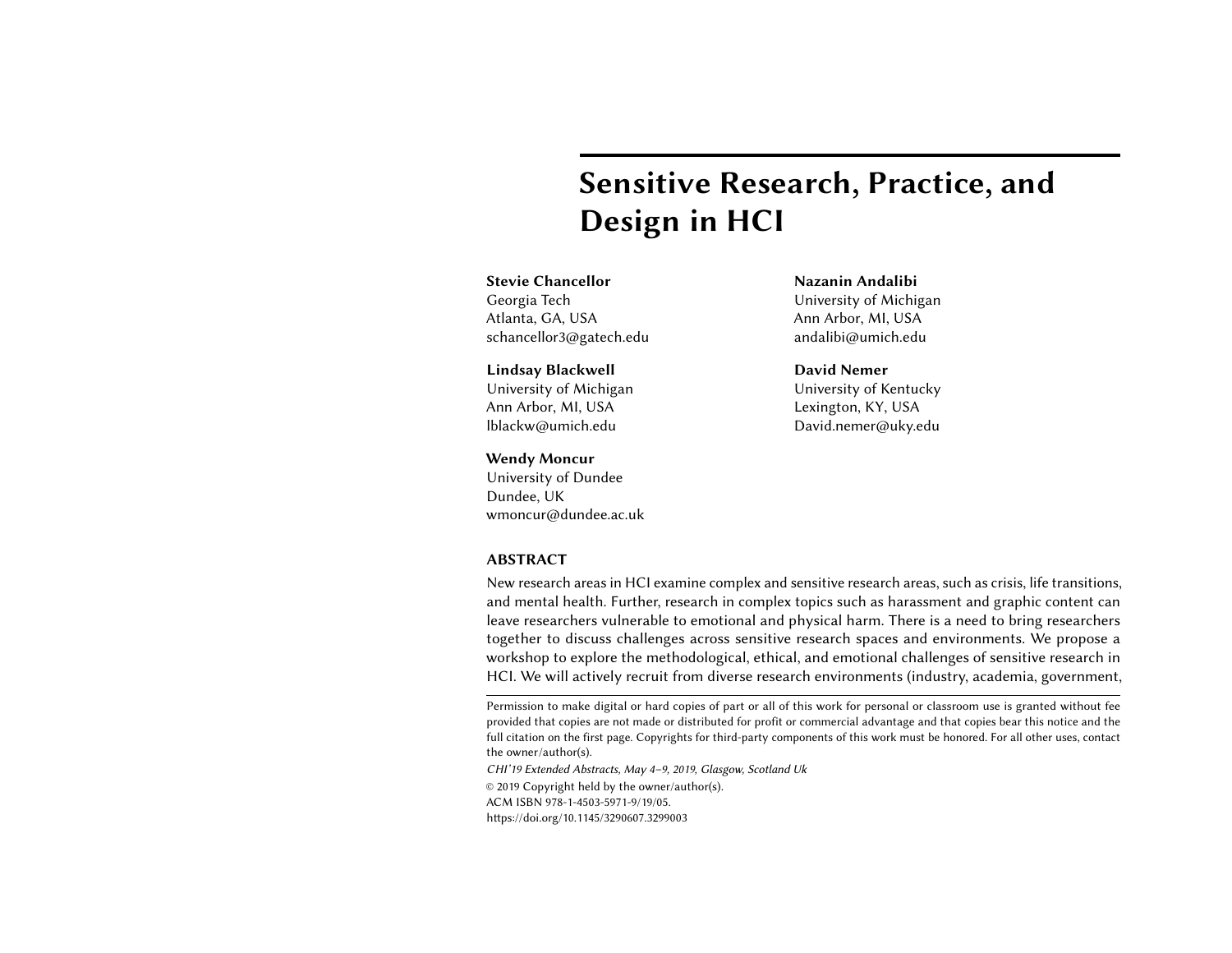etc.) and methods areas (qualitative, quantitative, design practices, etc.) and identify commonalities in and encourage relationship-building between these areas. This one-day workshop will be led by academic and industry researchers with diverse methods, topical, and employment experiences.

#### CCS CONCEPTS

• Human-centered computing  $\rightarrow$  HCI theory, concepts and models;

#### **KEYWORDS**

Sensitive research; ethics; vulnerable populations

#### ACM Reference Format:

Stevie Chancellor, Nazanin Andalibi, Lindsay Blackwell, David Nemer, and Wendy Moncur. 2019. Sensitive Research, Practice, and Design in HCI. In CHI Conference on Human Factors in Computing Systems Extended Abstracts (CHI'19 Extended Abstracts), May 4–9, 2019, Glasgow, Scotland Uk. ACM, New York, NY, USA, [8](#page-8-0) pages. <https://doi.org/10.1145/3290607.3299003>

#### INTRODUCTION

In HCI, researchers and practitioners are increasingly exploring sensitive contexts [\[3,](#page-7-0) [13,](#page-8-1) [24\]](#page-8-2). The growth of research in crisis [\[22\]](#page-8-3), designing for life transitions [\[12,](#page-8-4) [20\]](#page-8-5), difficult life events or stigmatized experiences [\[2,](#page-7-1) [8,](#page-8-6) [17\]](#page-8-7), and mental health challenges [\[6,](#page-7-2) [19,](#page-8-8) [23\]](#page-8-9) highlight growing interest around complex human experiences. Further, new research areas investigate graphic content [\[6,](#page-7-2) [19\]](#page-8-8) with methods from machine learning [\[5,](#page-7-3) [6\]](#page-7-2) to action research [\[7\]](#page-7-4) and content analysis [\[2,](#page-7-1) [19\]](#page-8-8), exposing researchers to large volumes of disturbing content. As AI and data-driven efforts push to solve pernicious problems like scrubbing graphic content from websites, industry professionals and data scientists grapple with these topics to design effective platform tools.

These research contexts also highlight noticeable risks to researchers themselves [\[16\]](#page-8-10), an area which Andalibi and Forte have described as "researchers as vulnerable populations" [\[1\]](#page-7-5). Qualitative research and fieldwork have the potential to negatively impact the researcher's emotional and physical health and safety [\[4\]](#page-7-6), as is the case in crisis work in the field. Even if the research is not conducted in person, scholars across disciplines risk facing online abuse, whether due to their research topics or their personal identities [\[3,](#page-7-0) [15,](#page-8-11) [16,](#page-8-10) [18\]](#page-8-12).

Frequently, these areas overlap, and research in a context that is emotionally sensitive for participants is also sensitive for the researcher – putting both participants and researchers at risk. Traditional forms of governance for research do not answer questions about appropriate methods, ethics, and protection for such sensitive research. Protections of researchers themselves are often left out of review protocols [\[16\]](#page-8-10), if the protocol is not already exempt from ethics board approval (as is the case for much research on public or corporate data). Researchers collaborate across methods or topical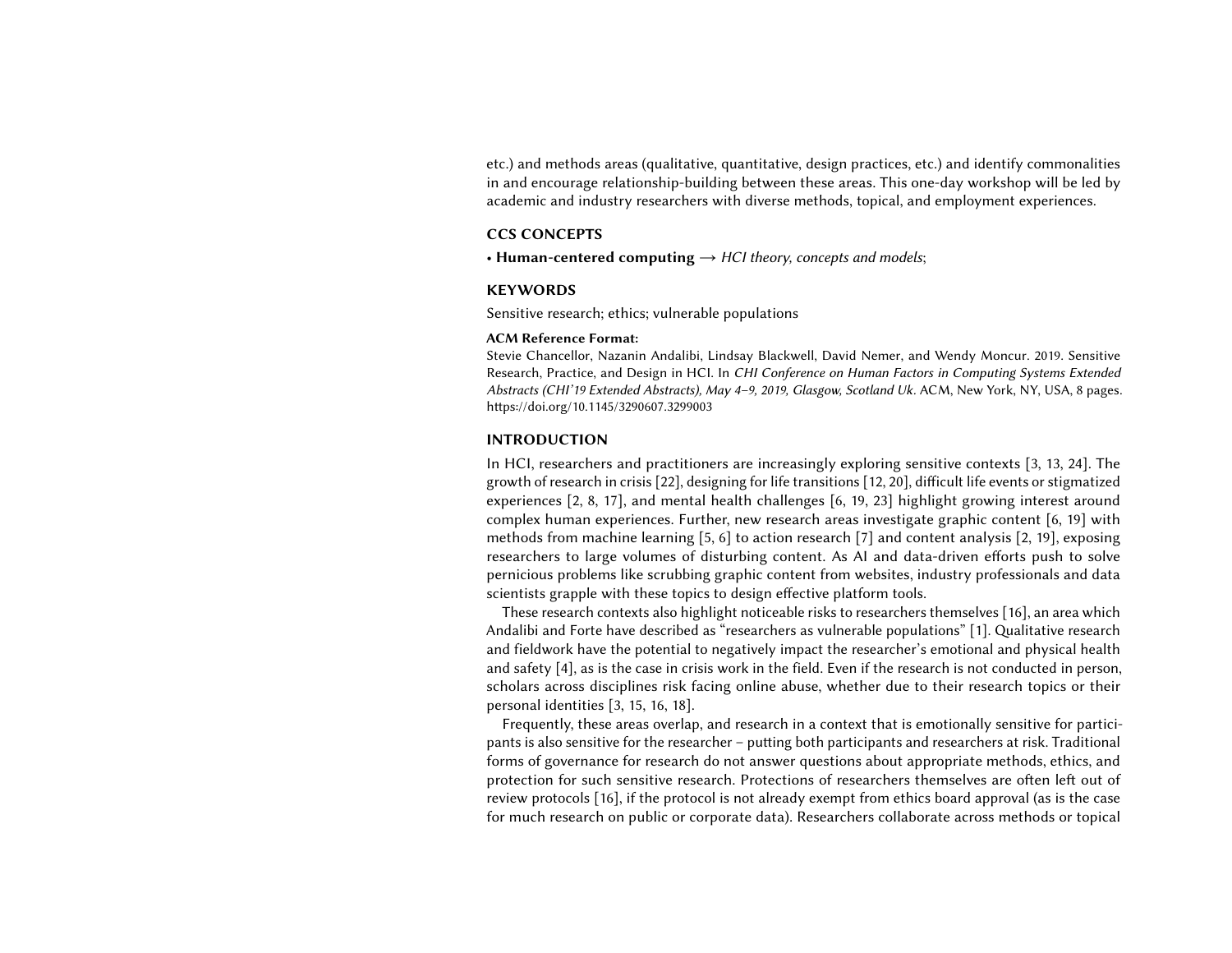areas, and their knowledge and experiences flow across these partnerships and discussions through formal collaboration and informal networking groups. As interest in workshops related to this have shown [\[3,](#page-7-0) [13,](#page-8-1) [24\]](#page-8-2), HCI more broadly recognizes the importance of working through sensitive contexts.

However, there is a need and value for those who engage in sensitive research to interact with each other in formal settings, both to build stronger connections and share best practices as well as to bring in those who do not have existing support structures at their home institutions or companies. In contrast to previous workshops, we intend to connect researchers across topics, methods domains, and research institutions (academic, industry, government, etc.) to discuss commonalities between sensitive research domains in HCI. These discussions are critical for the sharing of best practices and the formation and establishment of recommendations in our community and beyond. Additionally, sensitive research topics demand unique collaborations across methods and topics areas to resolve complexity and, in some cases, to reduce risk.

We propose a one-day workshop to explore sensitive research in HCI, both for sensitive topics as well as sensitivity to researcher well-being and safety. Our workshop will support 25-30 participants across topical and methodological areas of research, design, and practice. In addition to topic areas mentioned before, we are also interested in recruiting industry perspectives and quantitative researchers who may lack support and guidance in their day-to-day work. Broadly, our goals are to build support networks for researchers in these sensitive research areas; to share knowledge and experience from past and current work; to facilitate connections between academic researchers and industry professionals; and to share concrete insights and open questions with the CHI community.

### CORE GOALS

#### During

- Build support networks across researchers of sensitive domains to share experiences. We will accomplish this through interactive exercises like Researcher Speed Dating and small group activities.
- Exchanging knowledge and experiences from past and ongoing research to inform current and future research goals. We will accomplish this through group work, a poster during CHI, and the dissemination of a public cheat sheet or written publication summarizing out findings.
- Enable new collaborations across three areas of interests: methodological collaborations, topical foci, and intersections between industry and academic research. We will accomplish this through our recruitment strategies.

#### After/Post-Workshop Plans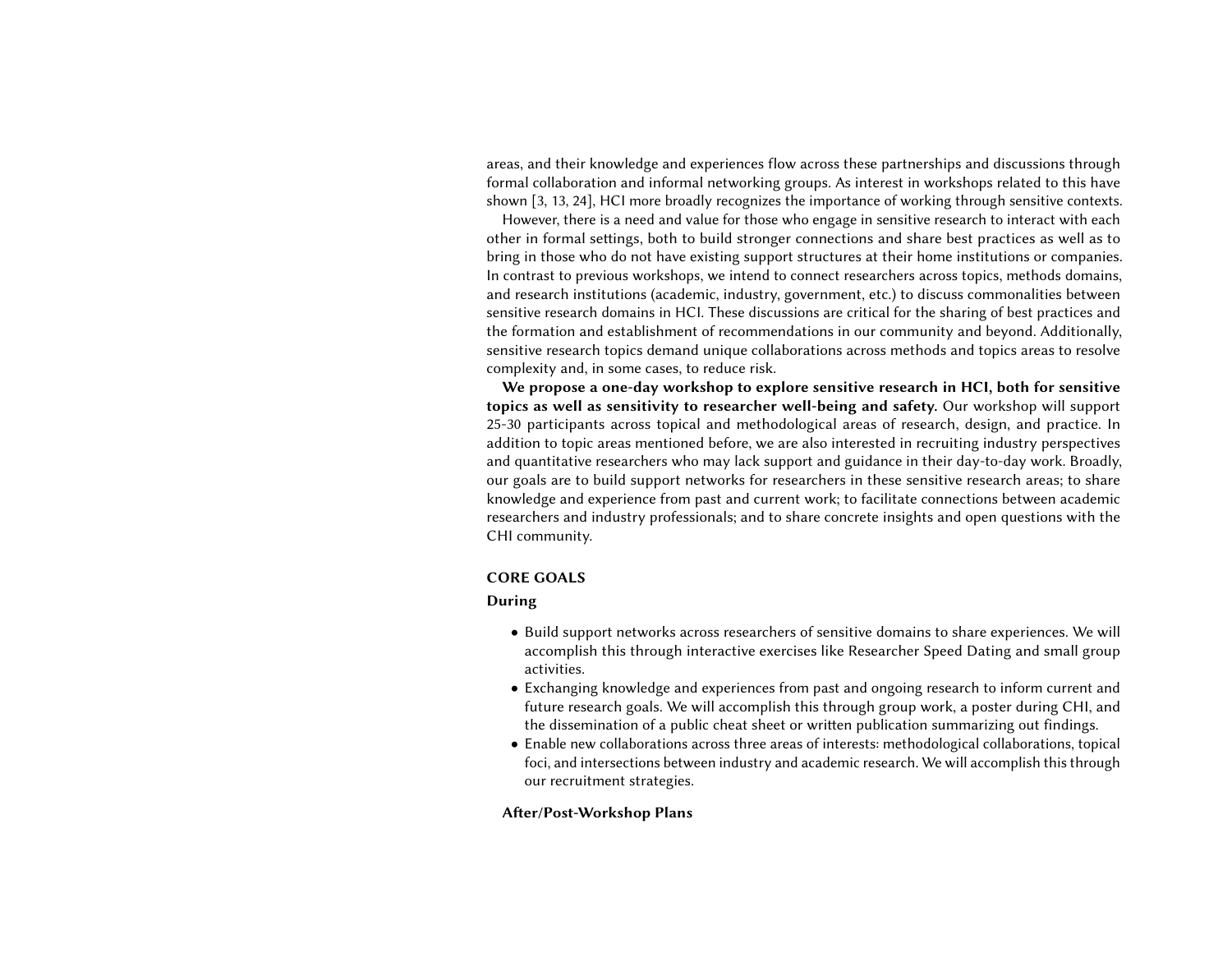- Share with CHI conference participants. Participants will collaboratively draft and design a Poster that, with approval from the Posters and Workshop Chairs, we will present at one of the poster plenaries. The organizers have done this with success at past workshops [19]. We also see this as an important outreach technique to connect with researchers in sensitive contexts who may not be able to attend or participate in the workshop due to travel, funding, or employment constraints.
- Share with the broader HCI community. We will let workshop participants choose between four potential public-facing venues to share our ideas publicly: a CACM article; a journal submission; an Interactions magazine piece; a series of blog posts on Medium; or a summary of the topics discussed as a publicly available "playbook" available for download on our website. Participants will choose whether or not to associate their names with any public document, should some participants wish to participate anonymously.
- Facilitate post-workshop support. We will create a private messaging group through a platform such as Slack or Discord for participants to share new research, reach out for support, and continue conversations after the workshop ends.

#### **ORGANIZERS**

This group of workshop organizers was selected to reflect the diversity we hope to recruit for participants as well as diversity in methods and topical expertise. Organizers have successfully (co-)organized workshops in the past at CHI [\[3,](#page-7-0) [14\]](#page-8-13), CSCW [\[21\]](#page-8-14), NordiCHI [\[13\]](#page-8-1), GROUP [\[11\]](#page-8-15), and ICWSM [\[9,](#page-8-16) [10\]](#page-8-17).

Stevie Chancellor is a PhD Candidate in Human Centered Computing at Georgia Tech. She researches data-driven methods to understand deviant mental health behavior in online communities, and combines techniques from Natural Language Processing, Machine Learning, and Data Science to understand sensitive health behaviors. Her research focuses on identifying and predicting content from pro-eating disorder communities on social media.

Nazanin Andalibi, Ph.D is a Research Fellow/Research Investigator at the University of Michigan's School of Information. She uses mixed methods and theorizes social media behaviors such as sensitive disclosures and interactions around them, and provides designs and recommendations for social technologies that foster human well-being. She concentrates on forms of human suffering that can be isolating and lead to distress, such as abuse, mental illness, and pregnancy loss.

Lindsay Blackwell is a PhD candidate in the School of Information at the University of Michigan and a UX Researcher with PRO Unlimited at Facebook. She uses mixed methods to investigate online harassment, including the experiences and support needs of harassment targets and the motivations of people who participate in abusive behaviors online. Her dissertation research focuses on motivating bystanders to intervene in online harassment without risking their own comfort and safety.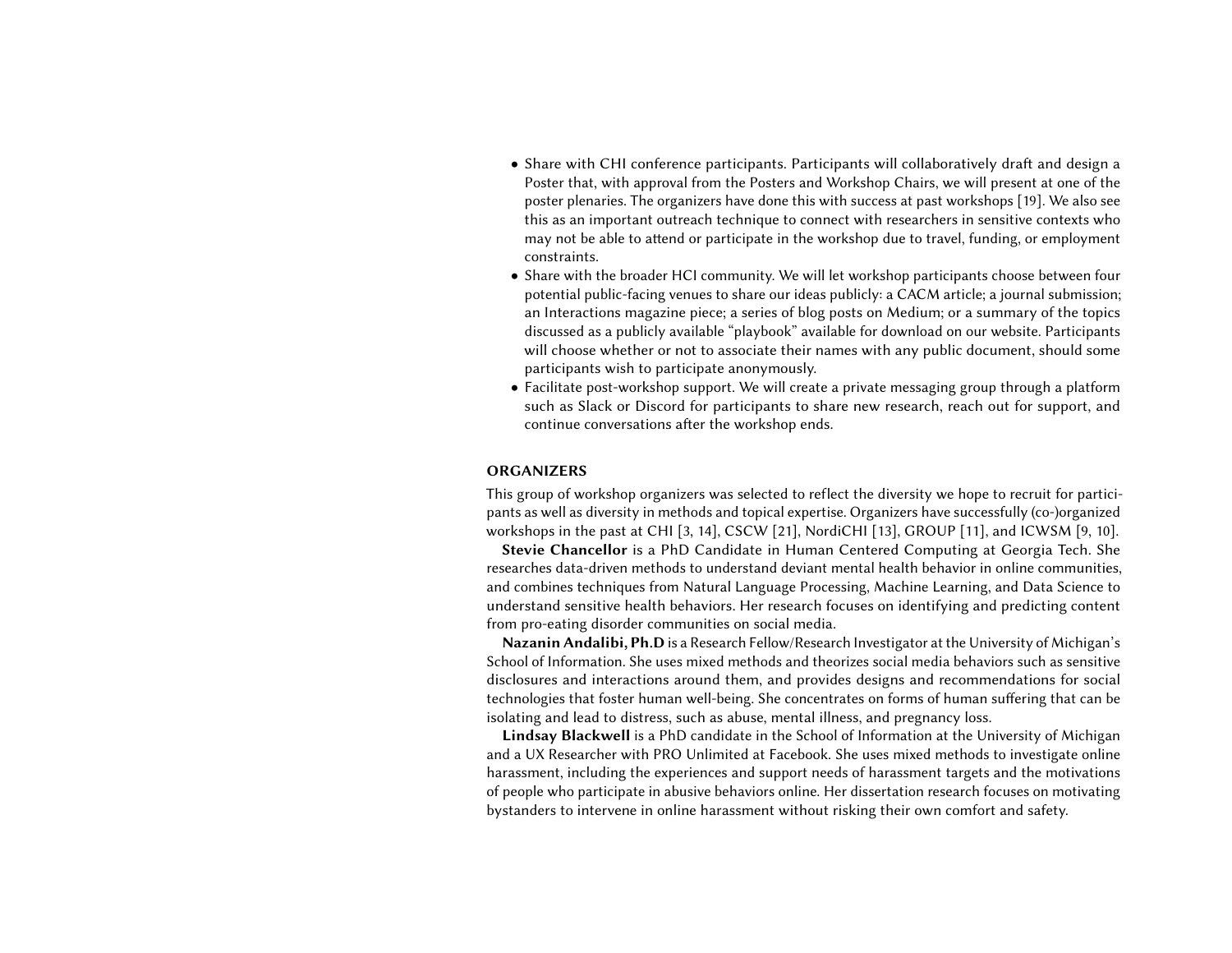# WORKSHOP RULES LOGISTICS

Chatham House rules Due to the sensitive and risky nature of the research area, we will use Chatham House Rules: participants can discuss and use any information learned in the workshop, but they cannot reveal who shared it or the names and affiliations of any individual participants. This is particularly important for industry participants, who need protection to discuss material they encounter in their professional experiences.

No Judgment Breaks + Downtime Built into Schedule The topics discussed in this workshop may be emotionally exhausting and in some cases graphic. We will encourage participants to step out of the room, walk around, or take a break if they feel overwhelmed. Further, we are not scheduling work through coffee breaks or lunch to encourage participants to take legitimate breaks from what can be difficult subjects.

David Nemer, Ph.D is an Assistant Professor in the School of Information Science at the University of Kentucky. His research and teaching interests cover the intersection of ICT for Development (ICT4D), science and technology studies (STS), and human-computer interaction (HCI). Nemer is an ethnographer who is specifically interested in studying ICTs in less industrialized parts of the world to understand the effects of ICTs on the development and empowerment of marginalized communities.

Wendy Moncur, Ph.D is Interdisciplinary Professor of Digital Living at the University of Dundee. She is also a Visiting Scholar at the University of Technology Sydney, Australia, and an Associate of the Centre for Death and Society. Her research focuses on being human in a Digital Age. She has examined the design and use of technology in becoming a parent, relationship breakdown, retiral and end of life. She also examines methodological issues around the conduct of research in sensitive contexts, and opportunities for research to illuminate policy.

Website. A website, www.sensitivehci.com, will be used to solicit submissions for the workshop and as a repository for materials. This will include the Call for Papers, resources, position papers, schedule adjustments, and post-workshop reports. If participants choose not to publicly share their submissions, we will share it only with other workshop participants via email.

Recruitment. We will promote the workshop through a variety of social media channels and mailing lists (Facebook CHI Meta page; Researchers of the Socio-Technical Facebook Page; recruitment on Twitter); mailing lists (such as the AoIR List and the local SICSA-HCI [Scottish HCI] mailing list); by contacting participants of past workshops related to this subject [\[3,](#page-7-0) [9](#page-8-16)[–11,](#page-8-15) [13\]](#page-8-1); and by contacting industry practitioners directly (Google, Facebook, Twitter, Reddit, etc.).

Submissions. Position papers should be 2-4 pages and should take a position on sensitive research in HCI. This includes current research and works in progress in a sensitive domain, reflections on the research process or lessons learned, or emergent challenges in these research domains. Position papers are certainly not limited to these subjects, and we encourage novel conceptualizations of the space of sensitive research.

Position papers should also include a brief description of participants' experiences with sensitive research, as either a participant, researcher, or both, and what they hope to gain from participating in this workshop.

Participants will be selected based on their prior experience and interest in the workshop as well as the quality of their submissions. We will focus on recruiting from a diverse group of participants (balance of graduate students and faculty; industry practitioners and academic audiences; representation of different cultures, genders, and races).

Materials. This workshop will require chairs and tables for 30 total participants + organizers, with 6-8 participants per table; a podium for the keynote and a microphone for accessibility; a projector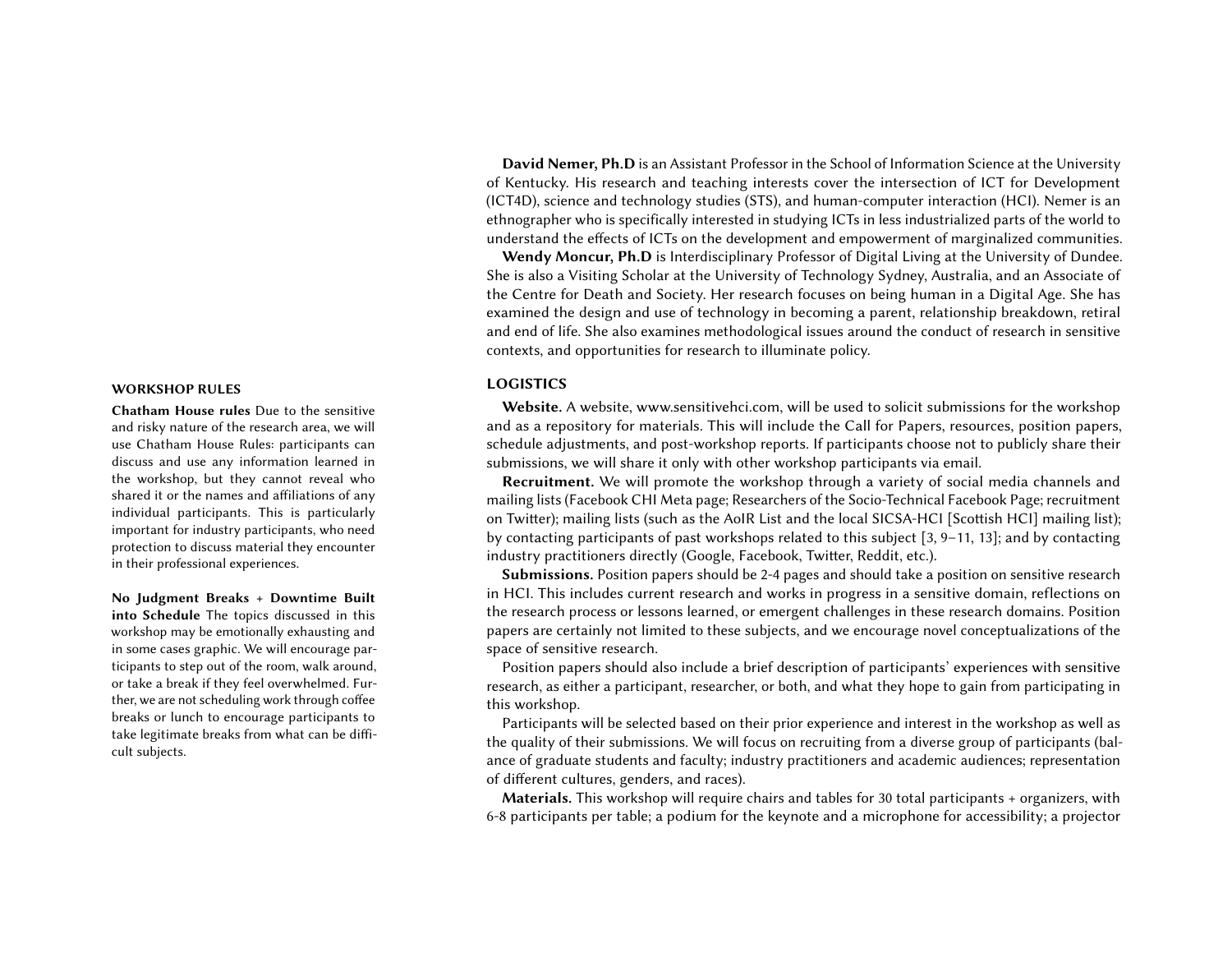9am-9:20: Welcome and introduction 9:20-10:05: Keynote and Q&A 10:10-11: Researcher speed dating 11am: Coffee break 11:15-12:15pm: Pre-organized group work 12:15: All hands 1-2:30: Lunch 2:30-3:30: Emergent areas group work 3:30pm: Coffee break 3:45-4:25: All hands 4:30-5pm: Moving forward 5pm: End workshop 6pm: Post-workshop dinner

and a projection screen (optional but nice if the room has it); paper pad and markers for collaborative brainstorming; and cardstock for participants to make name tents.

### SCHEDULE **SCHEDULE** SCHEDULE **SCHEDULE SCHEDULE SCHEDULE SCHEDULE SCHEDULE SCHEDULE**

Welcome and Introduction Organizers will introduce the workshop and the themes of the day, and share the ground rules of the workshop for all participants. We will also share a shared Google Doc to collect ideas from participants.

Researcher Speed Networking Participants will line up and get 60 seconds to introduce themselves to another member of the workshop as well as a brief description of their research and what they hope to get out of participation. This will serve as an ice breaker activity for the participants to begin to get to know each other.

Keynote Pending acceptance of the workshop, we will recruit a keynote speaker for a 20-25 minute talk on their expertise with sensitive research. In the unlikely event that we're not able to secure a keynote speaker for the workshop, we will expand the Speed Dating and Pre-Organized Group Work sections.

Pre-Organized Group Work We will break the group into working groups, organized by submissions. In this group work session, we'll work on networking group members, focusing on diversity of the written statements.

All Hands Both All-Hands sessions will bring the group together and collaboratively brainstorm on the emergent issues from group work. These will be used to spur further group discussion about these issues.

Emergent Areas Group Work Workshop participants reorganize into smaller groups by interest in high-level challenge groups brainstormed before lunch (4-5 groups). Small group work on these challenges.

Moving Forward Going forward, we answer the question in the group: how do we share this information with others? Iterate and finalize poster draft and decide on best publication medium for the findings of our research.

#### CALL FOR PAPERS

We invite submissions to "Sensitive Research, Practice, and Design in HCI," a one day workshop at CHI in Glasgow, UK on May 5, 2019. Our workshop explores the methodological, ethical, and emotional challenges of sensitive research in HCI, both for participants and for researchers and practitioners who conduct this work.

We invite current research and works in progress in a sensitive domain, reflections on the research process and emergent challenges. Topics of interest include but are not limited to: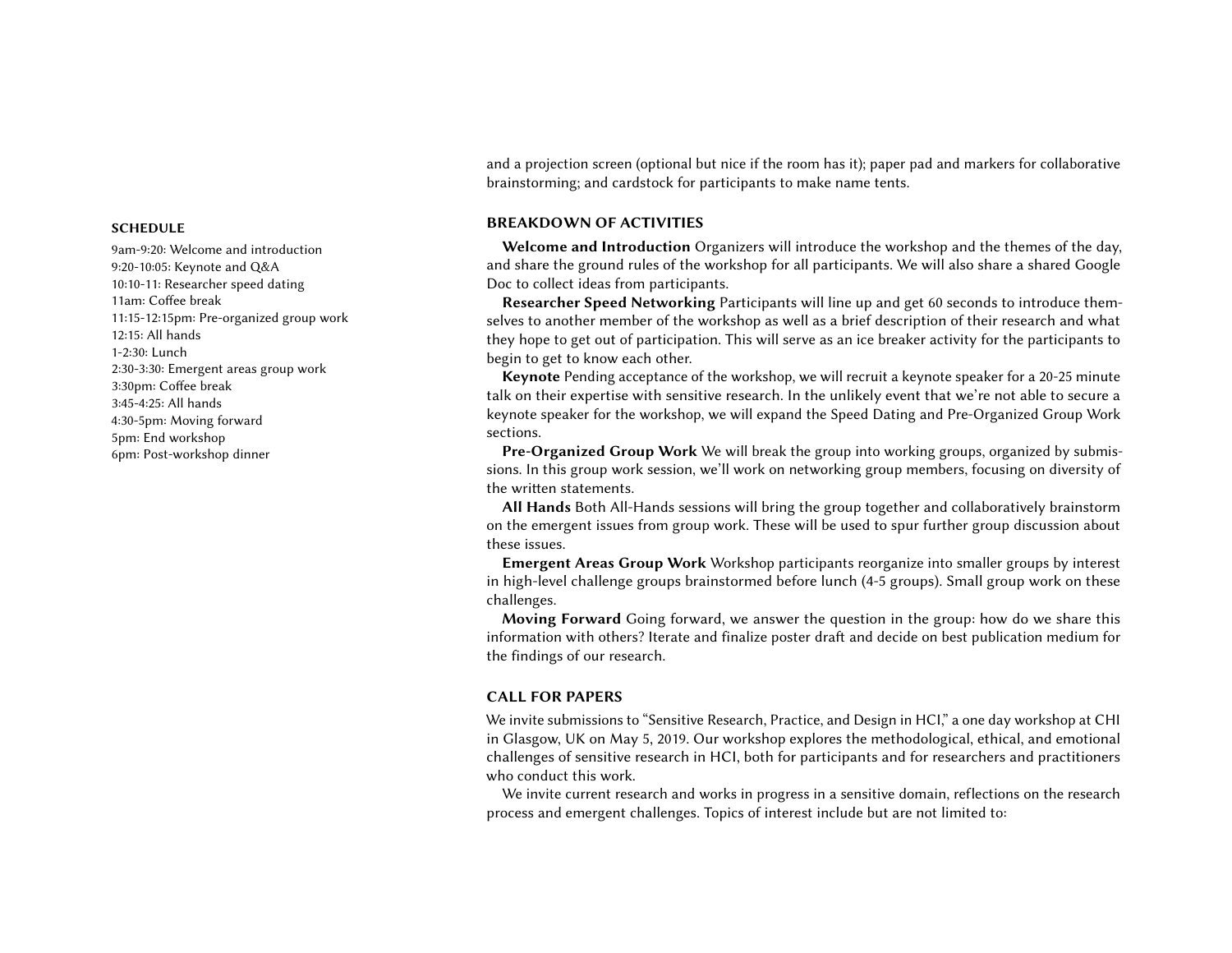- Current research on a sensitive domain
- Issues of recruitment and consent
- Methods selections and analysis
- Privacy, anonymity, and risk management
- Best practices to support those conducting sensitive research
- Reflections on past research

Position papers should also include a brief description of their experiences with sensitive research, as either a participant, researcher, or both, and what they hope to gain from participating in this workshop.

All submissions should be 2-4 pages (excluding references), and submitted in CHI EA format (old or new). Submit your position papers to sensitivehci2019@gmail.com by February 12, 2019. Papers will be peer-reviewed by the workshop committee, and chosen for their relevance to the workshop topic, clarity of their position paper, and the overall composition of the workshop. At least one author of each accepted position paper must attend the workshop, and all participants must register for both the workshop and for at least one day of the conference.

More details about the workshop can be found at www.sensitivehci.com. We look forward to your submission.

### REFERENCES

- <span id="page-7-5"></span>[1] Nazanin Andalibi and Andrea Forte. 2015. Social Computing Researchers as Vulnerable Populations. In ACM Conference on Computer Supported Cooperative Work & Social Computing Workshop on Ethics for Studying Sociotechnical Systems in a Big Data World.
- <span id="page-7-1"></span>[2] Nazanin Andalibi and Andrea Forte. 2018. Announcing Pregnancy Loss on Facebook: A Decision-Making Framework for Stigmatized Disclosures on Identified Social Network Sites. In Proceedings of the 2018 CHI Conference on Human Factors in Computing Systems. ACM, 158.
- <span id="page-7-0"></span>[3] Lindsay Blackwell, Mark Handel, Sarah T Roberts, Amy Bruckman, and Kimberly Voll. 2018. Understanding Bad Actors Online. In Extended Abstracts of the 2018 CHI Conference on Human Factors in Computing Systems. ACM, W21.
- <span id="page-7-6"></span>[4] Daniela K Busse, Alan Borning, Samuel Mann, Tad Hirsch, Lisa P Nathan, Andrea Grimes Parker, Ben Shneiderman, and Bryan Nunez. 2013. CHI at the barricades: an activist agenda?. In CHI'13 Extended Abstracts on Human Factors in Computing Systems. ACM, 2407–2412.
- <span id="page-7-3"></span>[5] Stevie Chancellor, Yannis Kalantidis, Jessica A Pater, Munmun De Choudhury, and David A Shamma. 2017. Multimodal Classification of Moderated Online Pro-Eating Disorder Content. In Proceedings of the 2017 CHI Conference on Human Factors in Computing Systems. ACM, 3213–3226.
- <span id="page-7-2"></span>[6] Stevie Chancellor, Zhiyuan Lin, Erica L Goodman, Stephanie Zerwas, and Munmun De Choudhury. 2016. Quantifying and predicting mental illness severity in online pro-eating disorder communities. In Proceedings of the 19th ACM Conference on Computer-Supported Cooperative Work & Social Computing. ACM, 1171–1184.
- <span id="page-7-4"></span>[7] Rachel Clarke, Peter Wright, Madeline Balaam, and John McCarthy. 2013. Digital portraits: photo-sharing after domestic violence. In Proceedings of the SIGCHI conference on Human factors in computing systems. ACM, 2517-2526.